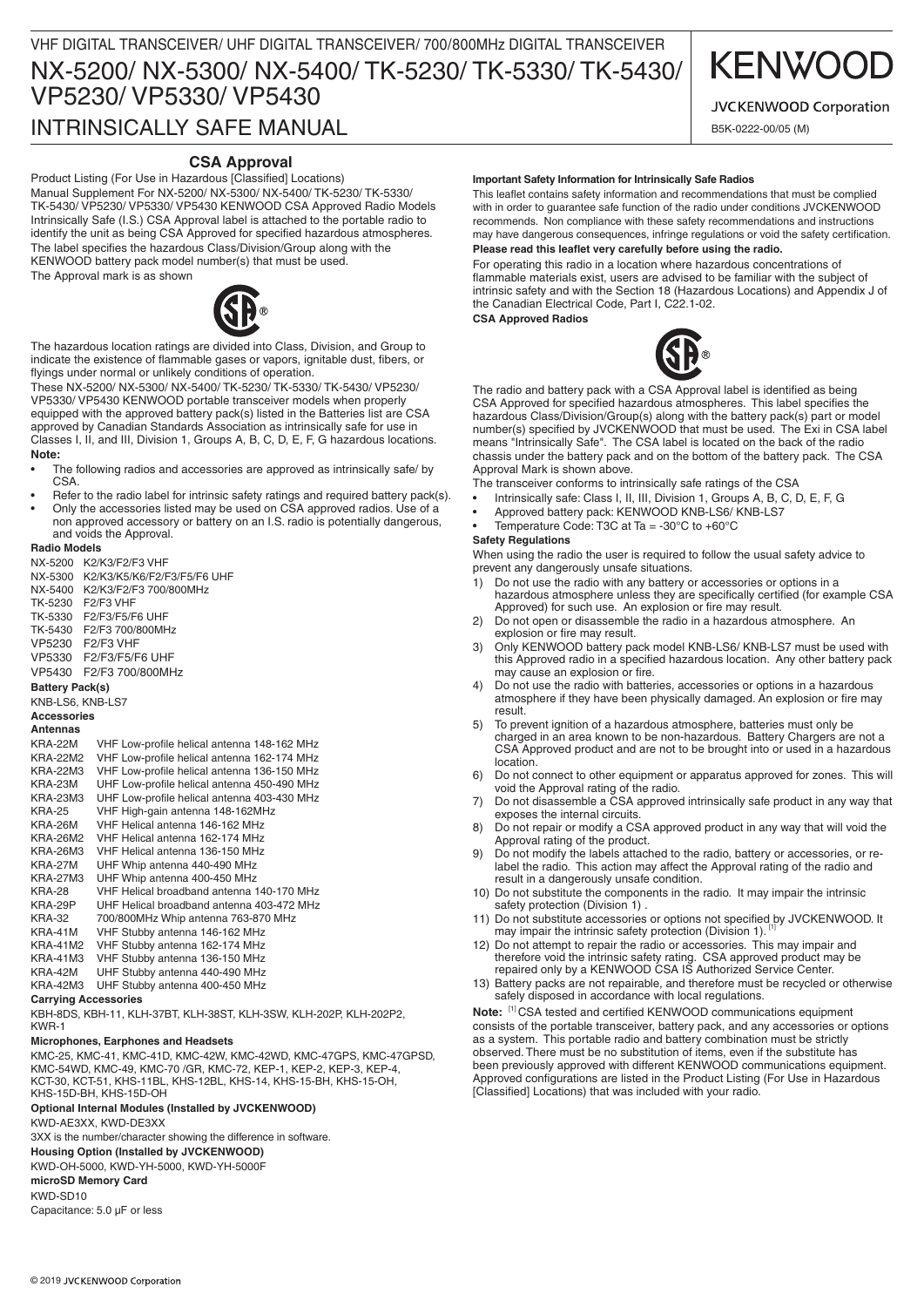# VP6230/ VP6330/ VP6430 VHF DIGITAL TRANSCEIVER/ UHF DIGITAL TRANSCEIVER/ 700/800MHz DIGITAL TRANSCEIVER

# INTRINSICALLY SAFE MANUAL

# **CSA Approval**

Product Listing (For Use in Hazardous [Classified] Locations) Manual Supplement For VP6230/ VP6330/ VP6340 KENWOOD CSA Approved Radio Models

Intrinsically Safe (I.S.) CSA Approval label is attached to the portable radio to identify the unit as being CSA Approved for specified hazardous atmospheres. The label specifies the hazardous Class/Division/Group along with the KENWOOD battery pack model number(s) that must be used.

The Approval mark is as shown



The hazardous location ratings are divided into Class, Division, and Group to indicate the existence of flammable gases or vapors, ignitable dust, fibers, or flyings under normal or unlikely conditions of operation.

These VP6230/ VP6330/ VP6340 KENWOOD portable transceiver models when properly equipped with the approved battery pack(s) listed in the Batteries list are CSA approved by Canadian Standards Association as intrinsically safe for use in Classes I, II, and III, Division 1, Groups A, B, C, D, E, F, G hazardous locations. **Note:** 

- The following radios and accessories are approved as intrinsically safe/ by **CSA**
- Refer to the radio label for intrinsic safety ratings and required battery pack(s).
- Only the accessories listed may be used on CSA approved radios. Use of a non approved accessory or battery on an I.S. radio is potentially dangerous, and voids the Approval.

## **Radio Models**

VP6230 /GR F2/F3 VHF VP6330 /GR F2/F3/F5/F6 UHF VP6430 /GR F2/F3 700/800MHz

**Battery Pack(s)**

## KNB-LS6, KNB-LS7

## **Accessories**

**Antennas**

KRA-22M VHF Low-profile helical antenna 148-162 MHz KRA-22M2 VHF Low-profile helical antenna 162-174 MHz KRA-22M3 VHF Low-profile helical antenna 136-150 MHz KRA-23M UHF Low-profile helical antenna 450-490 MHz KRA-23M3 UHF Low-profile helical antenna 403-430 MHz KRA-25 VHF High-gain antenna 148-162MHz KRA-26M VHF Helical antenna 146-162 MHz VHF Helical antenna 162-174 MHz KRA-26M3 VHF Helical antenna 136-150 MHz UHF Whip antenna 440-490 MHz KRA-27M3 UHF Whip antenna 400-450 MHz KRA-28 VHF Helical broadband antenna 140-170 MHz KRA-29 UHF Whip antenna 380-430 MHz KRA-29P UHF Helical broadband antenna 403-472 MHz 700/800MHz Whip antenna 763-870 MHz KRA-36 700/800MHz Stubby Antenna KRA-41M VHF Stubby antenna 146-162 MHz KRA-41M2 VHF Stubby antenna 162-174 MHz KRA-41M3 VHF Stubby antenna 136-150 MHz UHF Stubby antenna 440-490 MHz KRA-42M3 UHF Stubby antenna 400-450 MHz

### **Carrying Accessories**

KBH-11, 5084600100, 5084600613, 5084600614, R50840000003, R50840000AS0, R50840000L20, R50840000L30, R50840000S40, R50840000SS0, R50840000UB0, R50843LF3001, R50843LP3001

#### **Microphones, Earphones and Headsets**

KMC-41, KMC-41D, KMC-42W, KMC-42WD, KMC-54WD, KMC-49, KMC-70 /GR, KMC-72, KEP-1, KEP-2, KCT-51, KHS-11BL, KHS-12BL, KHS-14, KHS-15-BH, KHS-15-OH, KHS-15D-BH, KHS-15D-OH

# **Optional External Unit**

KCT-48VU **microSD Memory Card**

# KWD-SD10

Capacitance: 5.0 μF or less

#### **Important Safety Information for Intrinsically Safe Radios**

This leaflet contains safety information and recommendations that must be complied with in order to guarantee safe function of the radio under conditions JVCKENWOOD recommends. Non compliance with these safety recommendations and instructions may have dangerous consequences, infringe regulations or void the safety certification. **Please read this leaflet very carefully before using the radio.**

For operating this radio in a location where hazardous concentrations of flammable materials exist, users are advised to be familiar with the subject of intrinsic safety and with the Section 18 (Hazardous Locations) and Appendix J of the Canadian Electrical Code, Part I, C22.1-02.

**CSA Approved Radios**



The radio and battery pack with a CSA Approval label is identified as being CSA Approved for specified hazardous atmospheres. This label specifies the hazardous Class/Division/Group(s) along with the battery pack(s) part or model number(s) specified by JVCKENWOOD that must be used. The Exi in CSA label means "Intrinsically Safe". The CSA label is located on the back of the radio chassis under the battery pack and on the bottom of the battery pack. The CSA Approval Mark is shown above.

The transceiver conforms to intrinsically safe ratings of the CSA

- Intrinsically safe: Class I, II, III, Division 1, Groups A, B, C, D, E, F, G
- • Approved battery pack: KENWOOD KNB-LS6/ KNB-LS7
- Temperature Code: T3C at Ta = -30 $^{\circ}$ C to +60 $^{\circ}$ C

#### **Safety Regulations**

When using the radio the user is required to follow the usual safety advice to prevent any dangerously unsafe situations.

- 1) Do not use the radio with any battery or accessories or options in a hazardous atmosphere unless they are specifically certified (for example CSA Approved) for such use. An explosion or fire may result.
- 2) Do not open or disassemble the radio in a hazardous atmosphere. An explosion or fire may result.
- 3) Only KENWOOD battery pack model KNB-LS6/ KNB-LS7 must be used with this Approved radio in a specified hazardous location. Any other battery pack may cause an explosion or fire.
- 4) Do not use the radio with batteries, accessories or options in a hazardous atmosphere if they have been physically damaged. An explosion or fire may result.
- 5) To prevent ignition of a hazardous atmosphere, batteries must only be charged in an area known to be non-hazardous. Battery Chargers are not a CSA Approved product and are not to be brought into or used in a hazardous location.
- 6) Do not connect to other equipment or apparatus approved for zones. This will void the Approval rating of the radio.
- 7) Do not disassemble a CSA approved intrinsically safe product in any way that exposes the internal circuits.
- 8) Do not repair or modify a CSA approved product in any way that will void the Approval rating of the product.
- 9) Do not modify the labels attached to the radio, battery or accessories, or relabel the radio. This action may affect the Approval rating of the radio and result in a dangerously unsafe condition.
- 10) Do not substitute the components in the radio. It may impair the intrinsic safety protection (Division 1).
- 11) Do not substitute accessories or options not specified by JVCKENWOOD. It may impair the intrinsic safety protection (Division 1).
- 12) Do not attempt to repair the radio or accessories. This may impair and therefore void the intrinsic safety rating. CSA approved product may be repaired only by a KENWOOD CSA IS Authorized Service Center.
- 13) Battery packs are not repairable, and therefore must be recycled or otherwise safely disposed in accordance with local regulations.

**Note:** [1] CSA tested and certified KENWOOD communications equipment consists of the portable transceiver, battery pack, and any accessories or options as a system. This portable radio and battery combination must be strictly observed. There must be no substitution of items, even if the substitute has been previously approved with different KENWOOD communications equipment. Approved configurations are listed in the Product Listing (For Use in Hazardous [Classified] Locations) that was included with your radio.

# **KENWOO**

# **JVCKENWOOD Corporation**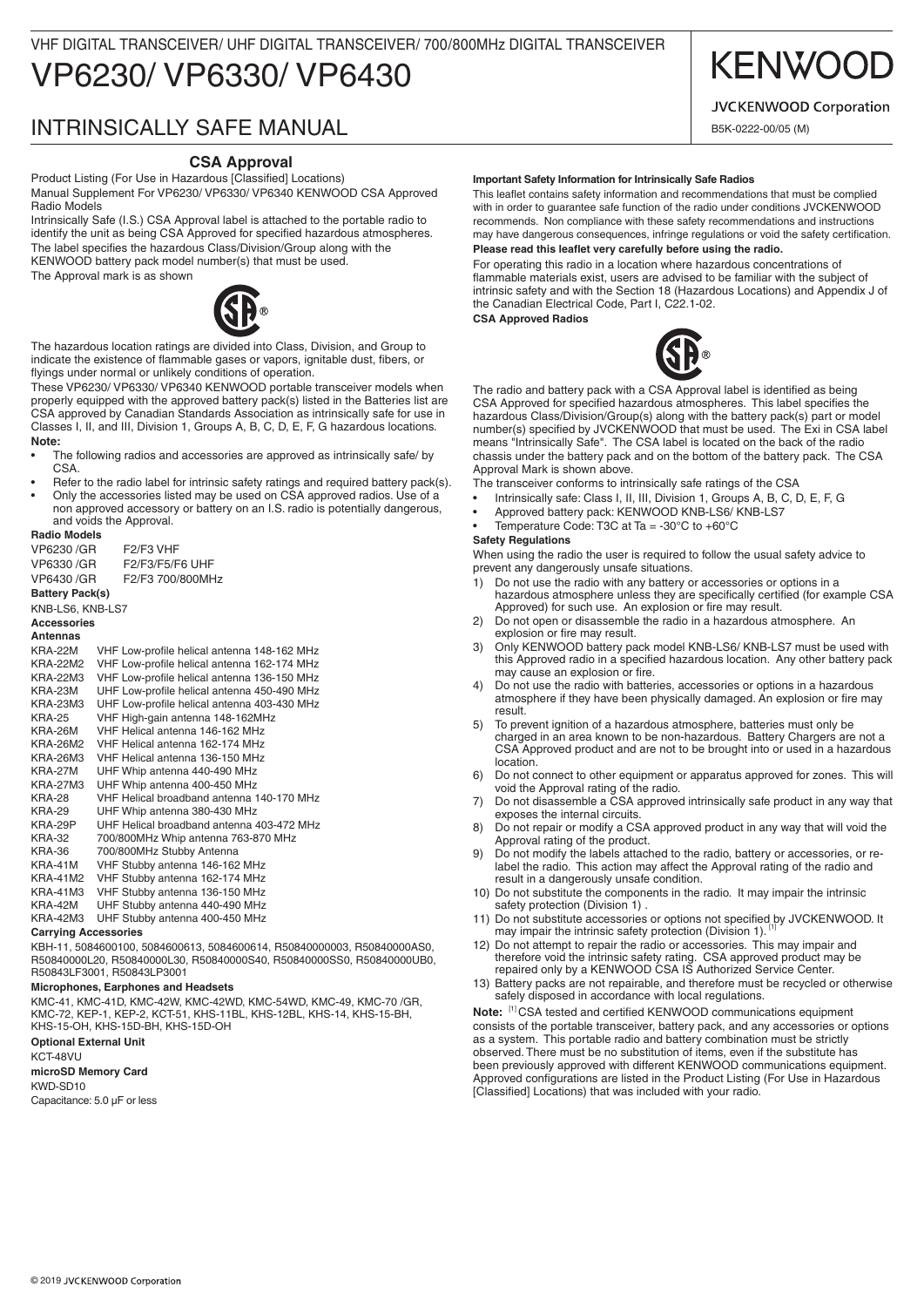# **KENWOO**

**JVCKENWOOD Corporation** 

B5K-0222-00/04 (M)

# **Approbation CSA**

Classification du produit (utilisation dans des lieux [classés] dangereux) Manuel complémentaire pour le modèle radio NX-5200/ NX-5300/ NX-5400/ TK-5230/ TK-5330/ TK-5430/ VP5230/ VP5330/ VP5430 KENWOOD (approbation  $CSA$ 

De étiquette d'approbation CSA sécurité intrinsèque (S.I.) est apposées sur la radio portable pour indiquer que l'unité dispose de l'approbation CSA dans le cadre de l'utilisation dans les environnements dangereux définis.

L'étiquette indique la classe/la division/le groupe de dangers ainsi que le ou les numéros de modèle des batteries KENWOOD à utiliser. Le symbole d'approbation utilisé est le suivant

La classification des emplacements dangereux est divisée en Classe, Division et Groupe, pour indiquer la présence de gaz ou de vapeurs inflammables, de poussières inflammables, de fibres ou de projections dans des conditions de fonctionnement normales ou improbables.

Les modèles émetteurs-récepteurs portables NX-5200/ NX-5300/ NX-5400/ TK-5230/ TK-5330/ TK-5430/ VP5230/ VP5330/ VP5430 KENWOOD, lorsqu'ils sont équipés de la ou des batteries approuvées, répertoriées dans la liste des batteries, disposent de l'approbation CSA, délivrée par la Canadian Standards Association. Ils peuvent être utilisés de manière intrinsèquement sûrs dans le cadre des classes I, II, III, division 1, groupes A, B, C, D, E, F et G.

### **Remarques:**

- Les radios et accessoires suivants sont considérés comme intrinsèquement sûrs par l'association CSA
- • Reportez-vous à l'étiquette de la radio pour connaître les classifications en matière de sécurité intrinsèque et la ou les batteries requises.
- Seuls les accessoires répertoriés peuvent être utilisés sur les radios disposant de l'approbation CSA. L'utilisation d'accessoires ou de batteries non approuvés sur une radio dite à S.I. est potentiellement dangereux et annule l'approbation en matière de sécurité intrinsèque.

### **Modèles de radios**

| NX-5200            | K2/K3 VHF                          |  |
|--------------------|------------------------------------|--|
| NX-5300            | K5/K6 UHF                          |  |
| NX-5400            | K2/K3 700/800MHz                   |  |
| TK-5230            | F <sub>2</sub> /F <sub>3</sub> VHF |  |
| TK-5330            | F2/F3/F5/F6 UHF                    |  |
| TK-5430            | F2/F3 700/800MHz                   |  |
| VP5230             | F2/F3 VHF                          |  |
| VP5330             | F2/F3/F5/F6 UHF                    |  |
| VP5430             | F2/F3 700/800MHz                   |  |
| <b>Battorio(c)</b> |                                    |  |

### **Batterie(s)**

KNB-LS6, KNB-LS7

#### **Accessoires Antennes**

KRA-22M Antenne hélicoïdale à profil bas VHF 148-162 MHz<br>KRA-22M2 Antenne hélicoïdale à profil bas VHF 162-174 MHz Antenne hélicoïdale à profil bas VHF 162-174 MHz KRA-22M3 Antenne hélicoïdale à profil bas VHF 136-150 MHz KRA-23M Antenne hélicoïdale à profil bas UHF 450-490 MHz KRA-23M3 Antenne hélicoïdale à profil bas UHF 403-430 MHz KRA-25 Antenne à gain élevé VHF 148-162 MHz Antenne hélicoïdale VHF 146-162 MHz KRA-26M2 Antenne hélicoïdale VHF 162-174 MHz<br>KRA-26M3 Antenne hélicoïdale VHF 136-150 MHz KRA-26M3 Antenne hélicoïdale VHF 136-150 MHz KRA-27M Antenne fouet UHF 440-490 MHz<br>KRA-27M3 Antenne fouet UHF 400-450 MHz KRA-27M3 Antenne fouet UHF 400-450 MHz<br>KRA-28 Antenne hélicoïdale à large bande KRA-28 Antenne hélicoïdale à large bande VHF 140-170 MHz KRA-29P Antenne hélicoïdale à large bande UHF 403-472 MHz<br>KRA-32 Antenne fouet 700/800MHz 763-870 MHz KRA-32 Antenne fouet 700/800MHz 763-870 MHz Antenne stubby VHF 146-162 MHz KRA-41M2 Antenne stubby VHF 162-174 MHz KRA-41M3 Antenne stubby VHF 136-150 MHz KRA-42M Antenne stubby UHF 440-490 MHz KRA-42M3 Antenne stubby UHF 400-450 MHz

## **Accessoires de transport**

KBH-8DS, KBH-11, KLH-37BT, KLH-38ST, KLH-3SW, KLH-202P, KLH-202P2, KWR-1 **Microphones, oreillettes et casques téléphoniques**

KMC-25, KMC-41, KMC-41D, KMC-42W, KMC-42WD, KMC-47GPS, KMC-47GPSD, KMC-54WD, KMC-49, KMC-70 /GR, KMC-72, KEP-1, KEP-2, KEP-3, KEP-4, KCT-30, KCT-51, KHS-11BL, KHS-12BL, KHS-14, KHS-15-BH, KHS-15-OH, KHS-15D-BH, KHS-15D-OH

#### **Modules internes en option (Installer par JVCKENWOOD)** KWD-AE3XX, KWD-DE3XX

3XX représente le numéro/caractère affichant la différence dans le logiciel. **Option boîtier (Installer par JVCKENWOOD)** KWD-OH-5000, KWD-YH-5000, KWD-YH-5000F **Carte mémoire microSD** KWD-SD10 Capacitance: 5,0 pF ou moins

#### **Informations de sécurité importantes pour les radios dites intrinsèquement sûres/ non incendiaires**

Cette brochure contient des informations et des recommandations de sécurité qui doivent être respectées afin de garantir le fonctionnement sécuritaire de la radio, conformément aux conditions recommandées par JVCKENWOOD. Le nonrespect des présentes instructions et recommandations de sécurité peut avoir de dangereuses conséquences, constituer une violation des régulations ou entraîner l'annulation de la certification de sécurité.

### **Veuillez lire cette brochure très attentivement avant d'utiliser la radio**

Lors de l'utilisation de cette radio dans un lieu où de dangereuses concentrations de matériaux inflammables sont présentes, les utilisateurs doivent bien connaître le domaine de la sécurité intrinsèque ainsi que la section 18 (relative aux lieux dangereux) et l'annexe J du code électrique canadien, partie I, C22.1-02. **Radios disposant de l'approbation CSA**



Les radios et les batteries disposant d'une étiquette d'approbation CSA sont considérées comme approuvées par l'association CSA dans le cadre de l'utilisation dans les environnements dangereux définis. Cette étiquette indique la ou les classes/la ou les divisions/le ou les groupes de dangers ainsi que le ou les numéros de modèle ou de série des batteries JVCKENWOOD à utiliser. Sur l'étiquette CSA, la mention Exi signifie "intrinsèquement sûr". L'étiquette CSA est située sur la partie arrière du châssis de la radio, sous la partie inférieure de la batterie. Le symbole d'approbation CSA est représenté ci-dessus.

L'émetteur-récepteur est conforme aux classifications de l'association CSA en matière de sécurité intrinsèque:

- Intrinsèquement sûr: classes I, II, III, division 1, groupes A, B, C, D, E, F, G
- Batterie approuvée: KENWOOD KNB-LS6/ KNB-LS7
- Code de la température: T3C à Ta = -30 $^{\circ}$ C à +60 $^{\circ}$ C

# **Régulations en matière de sécurité**

Lors de l'utilisation de la radio, l'utilisateur doit respecter les consignes de sécurité habituelles afin d'éviter toutes les situations potentiellement dangereuses.

- 1) N'utilisez pas la radio, les batteries, les accessoires ou les options dans un environnement dangereux à moins que leur utilisation dans un tel environnement soit certifiée (approbation CSA, par exemple), faute de quoi une explosion ou un incendie pourrait survenir.
- 2) N'ouvrez et ne démontez pas la radio dans un environnement dangereux, faute de quoi une explosion ou un incendie pourrait survenir.
- 3) Seules les batteries KENWOOD du modèle KNB-LS6/ KNB-LS7 peuvent être utilisées avec cette radio dans un lieu dangereux. Les autres batteries risquent d'entraîner une explosion ou un incendie.
- 4) N'utilisez pas la radio, les batteries, les accessoires ou les options dans un environnement dangereux s'ils sont endommagés, faute de quoi une explosion ou un incendie pourrait survenir.
- 5) Afin d'éviter l'inflammation d'un environnement dangereux, les batteries ne doivent être remplacées que dans des lieux réputés non dangereux. Les chargeurs de batteries ne disposent pas de l'approbation CSA et ne doivent pas être placés ou utilisés dans des lieux dangereux.
- 6) Ne connectez pas la radio à d'autres équipements ou appareils certifiés pour les zones, faute de quoi l'approbation de la radio sera annulée.
- 7) Ne démontez pas les produits intrinsèquement sûrs approuvés par l'association CSA de telle manière que les circuits internes soient exposés.
- 8) Ne réparez et ne modifiez pas les produits disposant de l'approbation CSA de telle manière que l'approbation des produits soit annulée.
- 9) Ne modifiez pas les étiquettes apposées sur la radio, la batterie ou les accessoires. N'apposez pas une autre étiquette sur la radio. Cette action risque d'affecter l'approbation de la radio et d'entraîner une situation potentiellement dangereuse.
- 10) Ne remplacez pas les composants de la radio. Cela pourrait nuire à la protection de sécurité indissociable (Division 1).
- 11) Ne remplacez pas les accessoires ou options non indiqués par JVCKENWOOD.<br>Cela pourrait nuire à la protection de sécurité indissociable (Division 1).<sup>[1]</sup>
- 12) Ne tentez pas de réparer la radio ou les accessoires. faute de quoi vous risquez de porter atteinte (et donc d'annuler) à la sécurité intrinsèque. Les produits disposant de l'approbation CSA peuvent uniquement être réparés par un centre d'entretien CSA SI agréé par KENWOOD.
- 13) Les batteries ne peuvent être réparées et doivent donc être recyclées ou mises au rebut conformément aux régulations locales.

**Remarque:** [1] L'équipement de communication testé par l'association CSA et certifié par KENWOOD est composé d'un émetteur-récepteur portable, d'une batterie et d'accessoires ou d'options. L'association radio portable/batterie doit impérativement être respectée. Les éléments ne doivent pas être substitués, et ce, même si l'utilisation du produit de remplacement a été précédemment approuvée avec d'autres équipements de communication KENWOOD. Les configurations approuvées sont répertoriées sous Classification du produit (utilisation dans des lieux [classés] dangereux) document fourni avec la radio.